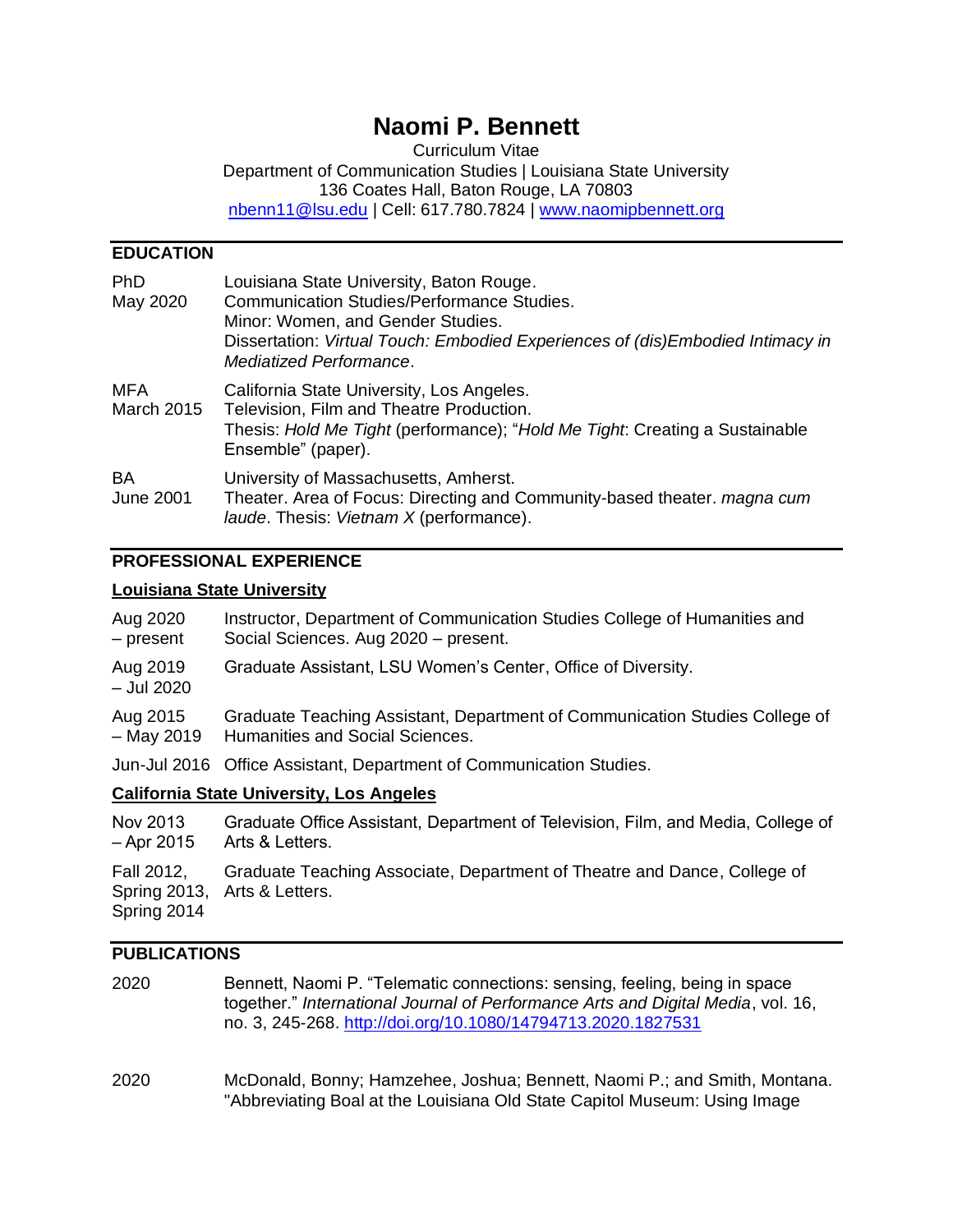Theatre." *Pedagogy and Theatre of the Oppressed Journal*, vol. 5, Article 11. <https://scholarworks.uni.edu/ptoj/vol5/iss1/11/>

- 2020 Bennett, Naomi P. "*aisthēsis*: Feeling Through the Skin of My Eyes." *Global Performance Studies*, vol. 3, no. 2. <https://doi.org/10.33303/gpsv3n2a3>
- 2019 Bennett, Naomi P. "Floating in Space: *Dis*Embodied Experiences of being Held Tightly by the Vast Emptiness in Turrell's *Perfectly Clear*," *PARtake: Journal of Performance as Research*, vol. 2, no. 2, article 5. <https://journals.colorado.edu/index.php/partake/article/view/425>

### **GRANTS**

- 2018 \$500. Emerald Necklace Conservatory Microgrant, made possible by Barbara and Amos Hostetter and Eugene M. Lang Foundation, in support of: *What is Carried by Clouds*, Jamaica Plain, MA.
- 2013 \$1,500. Stephen Bufton Memorial Education Fund Outright Grant, American Business Women's Association National Grant Awarded, Verdugo Glen chapter, Los Angeles, CA.
- 2000 \$500. Support of directing and producing thesis project performance: *Vietnam X* Pioneer Valley Arts Council Grant, Amherst, MA.

## **COMPETITIVELY SELECTED PERFORMANCES**

- 2019 *un clin du corps*, choreographer. Video-dance performance exploring connection/disconnection of the omnipresent screens that have invaded our daily lives. Presented as part of collective performance: *Seeing Somatic*. Art Klub, New Orleans, LA.
- 2018 *What is Carried by Clouds*, video projection installation in conjunction with Fujiko Nakaya's *Fog x FLO/Fog x Beach*, Emerald Necklace Conservatory, Jamaica Plain, MA. Made possible by a grant from Barbara and Amos Hostetter and Eugene M. Lang Foundation. Nominated for HUBweek's *Provocative Performance Art* award (as part of local performance initiative).

### **ARTISTIC RESIDENCIES**

- 2014 *Hold Me Tight*, Artist-in-Residence. Schkapf, Hollywood, CA.
- 2010 *Untitled (Support/Control)*, Shared Choreographers' Concert (Peer Mentorship Program). With Alisia L. L. Waller, The Dance Complex, Cambridge, MA. <https://vimeo.com/20742650>
- 2010 *Searching for Molly Pye. . .*, Artist-in-Residence. Mobius Performance Group. Boston, MA.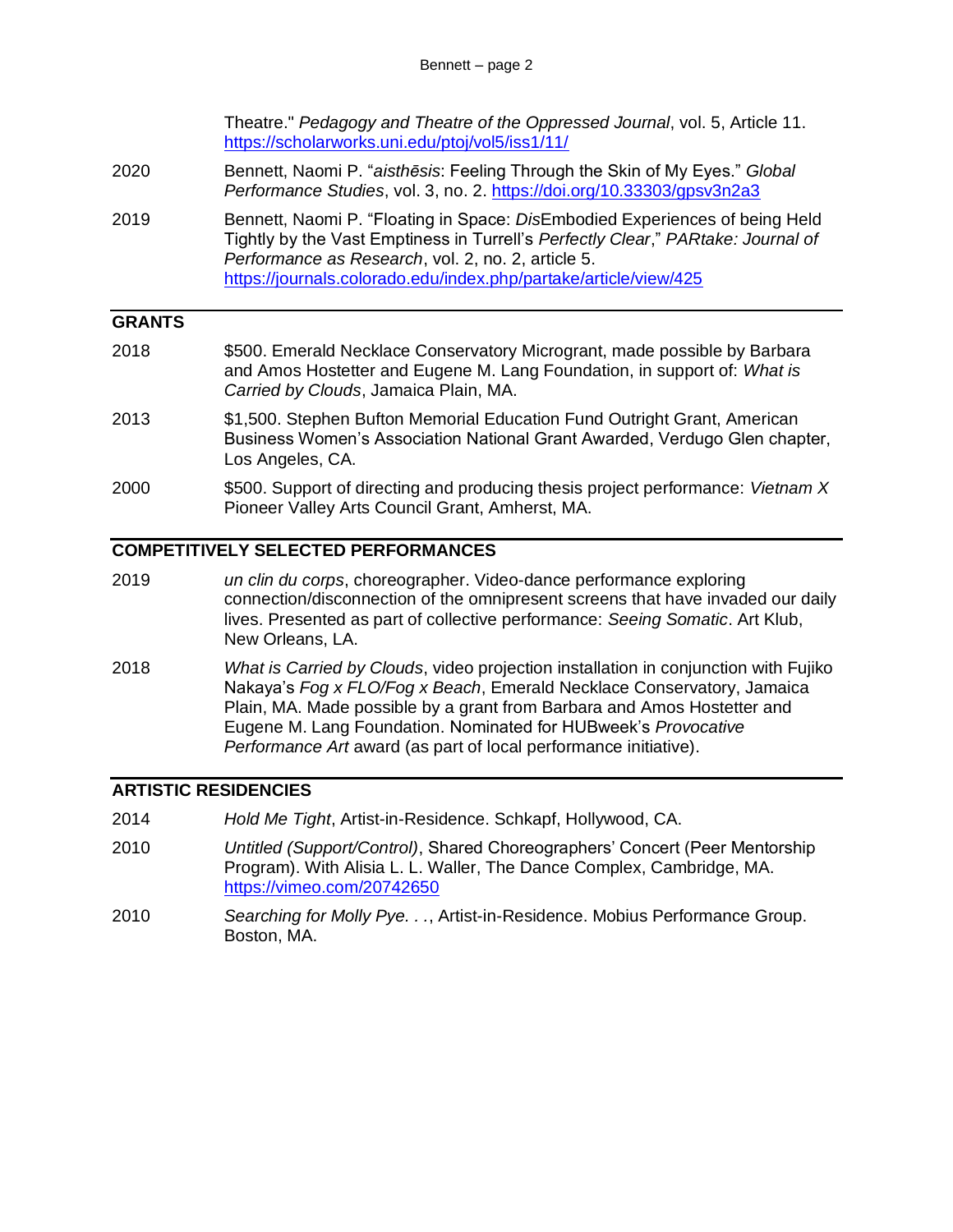# **INVITED WORKSHOPS**

2021 "Virtual Contact Improv: Experiential in the Now, and Looking into the Future," movement workshop taught as part of the Future of CI, International online conference, Earthdance, Plainfield MA (Zoom).

# **ARTISTIC SCHOLARSHIP (selected)**

# **Directing, devising, and choreography**

| 2020 | dist[Sense], devised with the ensemble. HopKins Black Box Performance<br>Laboratory, Louisiana State University, Baton Rouge, LA.<br>https://vimeo.com/showcase/7554297                                                                   |
|------|-------------------------------------------------------------------------------------------------------------------------------------------------------------------------------------------------------------------------------------------|
| 2019 | (dis)embodied in space: interactive installation art, devised with the ensemble.<br>HopKins Black Box Performance Laboratory, Louisiana State University, Baton<br>Rouge, LA. https://vimeo.com/330611615                                 |
| 2016 | Being Present, devised with the ensemble via long-distance communication<br>(Cambridge, MA and Baton Rouge, LA). HopKins Black Box Performance<br>Laboratory, Louisiana State University, Baton Rouge, LA.<br>https://vimeo.com/249167463 |
| 2016 | Perception Suspension, guerilla video projection installation created in<br>collaboration with Jamie Kutner. Louisiana State University, Baton Rouge, LA.                                                                                 |
| 2014 | Hold Me Tight, devised by the ensemble. Arena Theatre, California State<br>University, Los Angeles, CA. https://vimeo.com/117528152                                                                                                       |
| 2013 | Wings, director. Written by Arthur Kopit. Complex Theatres, Hollywood Fringe<br>Festival, California State University, Los Angeles, CA. Nominated for Best Dance<br>and Physical Theatre.                                                 |
| 2013 | The Va-Jay-Jay Chronicles, director. Written and performed by the cast,<br>Sponsored by the Gender & Sexuality Resource Center, California State<br>University, Los Angeles, CA.                                                          |
| 2012 | Tearing the World Apart, devised with the ensemble and Barbara Ishida (writer).<br>Complex Theatres, Hollywood Fringe Festival, Los Angeles, CA. Nominated for<br><b>Best Dance and Physical Theatre.</b>                                 |
| 2011 | Eurydice, circus choreographer. Written by Sarah Ruhl. Independent Drama<br>Society, directed by Lindsay Eagle. Boston Center for the Arts, MA.                                                                                           |
| 2011 | pool, devised with the ensemble. Mobius Artist Group, Boston, MA.                                                                                                                                                                         |
| 2010 | Beatnik Café, director. Written by T. Namaya. Richmond Shepard Theater, New<br>York City, NY.                                                                                                                                             |
| 2010 | Searching for Molly Pye., devised with the ensemble. Green Street Studios,<br>Cambridge, MA.                                                                                                                                              |
| 2011 | Eurydice, by Sarah Ruhl, choreographer. Independent Drama Society, directed<br>by Lindsay Eagle. Boston Center for the Arts, MA.                                                                                                          |

# **Projection and lighting design**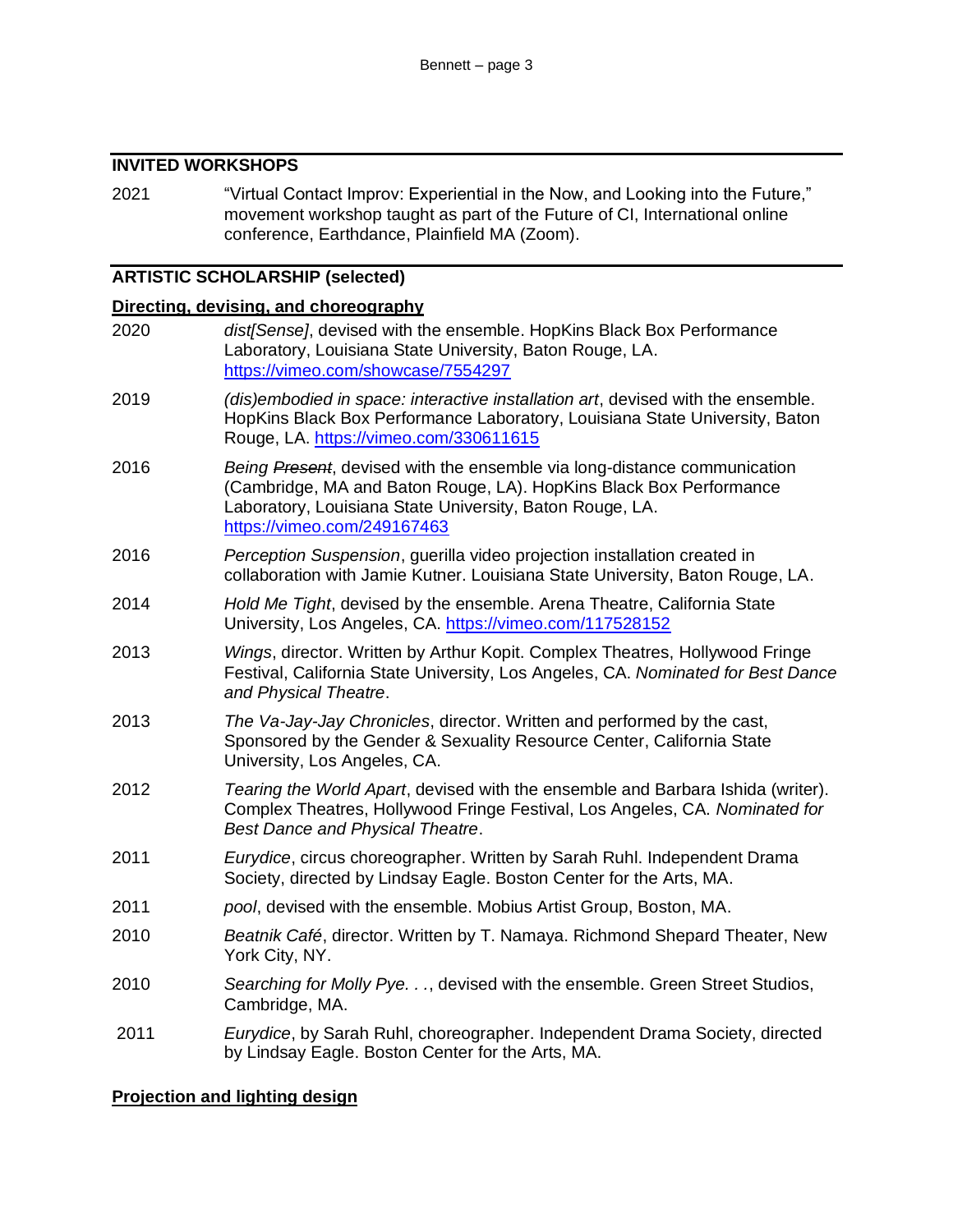| 2019 | Burnt City, Lighting Designer. Written and directed by Josh Hamzehee. HopKins |
|------|-------------------------------------------------------------------------------|
|      | Black Box Performance Laboratory, Louisiana State University, Baton Rouge,    |
|      | LA.                                                                           |

- 2017 *You Menstrual Me*, Lighting Designer. Written and directed by Emily Graves. HopKins Black Box Performance Laboratory, Louisiana State University, Baton Rouge, LA.
- 2017 *The Creature from the Primordial World*, Lighting and Projection Designer. Adapted and directed by Dr. Tracy Stephenson Shaffer. HopKins Black Box Performance Laboratory, Louisiana State University, Baton Rouge, LA.
- 2015 *Circus Ugly*, written by Gabriel Rivas Gomez, Video Designer. Directed by Jon Lawrence Rivera. Playwrights' Arena, Los Angeles, CA.

# **Performance**

- 2017 *Animal Rights*, Adapted and directed by Dr. Chris Collins. "Certification," Patti Pace Performance Festival, HopKins Black Box, Louisiana State University, Baton Rouge, LA. 2017.
- 2016 *Animal Rights*, Adapted and directed by Dr. Chris Collins. "Living Statue," HopKins Black Box, Louisiana State University, Baton Rouge, LA. 2016. "Certification," Patti Pace Performance Festival, HopKins Black Box, Louisiana State University, Baton Rouge, LA. 2017.
- 2016 *Shadow of the Valley*, directed by Dr. David P. Terry, compiled by the ensemble. HopKins Black Box, Louisiana State University, Baton Rouge, LA.
- 2015 *Back to the Future IV*, written and directed by Patrick McElearney. HopKins Black Box, Louisiana State University, Baton Rouge, LA.
- 2015 *Rollerland*, devised by the ensemble, directed by Tracey Stephenson Shaffer. HopKins Black Box, Louisiana State University, Baton Rouge, LA. Petit Jean Performance Festival, Morrilton, AR.

# **WORKING GROUPS**

|      | 2021-present "Somatic Engagement Working Group," first year of a three-year working group<br>developed out of the Somatic Engagement Seminar. Canadian Association of<br>Theatre Research conference hosted virtually by the University of Ottawa, the<br>University of Manitoba, and the Société québécoise d'études théâtrales, Canada<br>(Zoom). |
|------|-----------------------------------------------------------------------------------------------------------------------------------------------------------------------------------------------------------------------------------------------------------------------------------------------------------------------------------------------------|
| 2021 | FAB Summer School #4.33, Constellate, Performance Studies International<br>$(Zoom)$ .                                                                                                                                                                                                                                                               |
| 2021 | "Performance and Pedagogy Working Group," Constellate, Performance Studies<br>International (Zoom).                                                                                                                                                                                                                                                 |
| 2020 | Liveness Lab, The Orchard Project, NYC, NY (Zoom).                                                                                                                                                                                                                                                                                                  |
| 2017 | "Experimental Collectivities, Collaborations, and (Dis)embodied Digital<br>Experiences," invited working group participant at the Hemispheric Institute,<br>Graduate Student Initiative Conference: Unsettling the Americas: Radical                                                                                                                |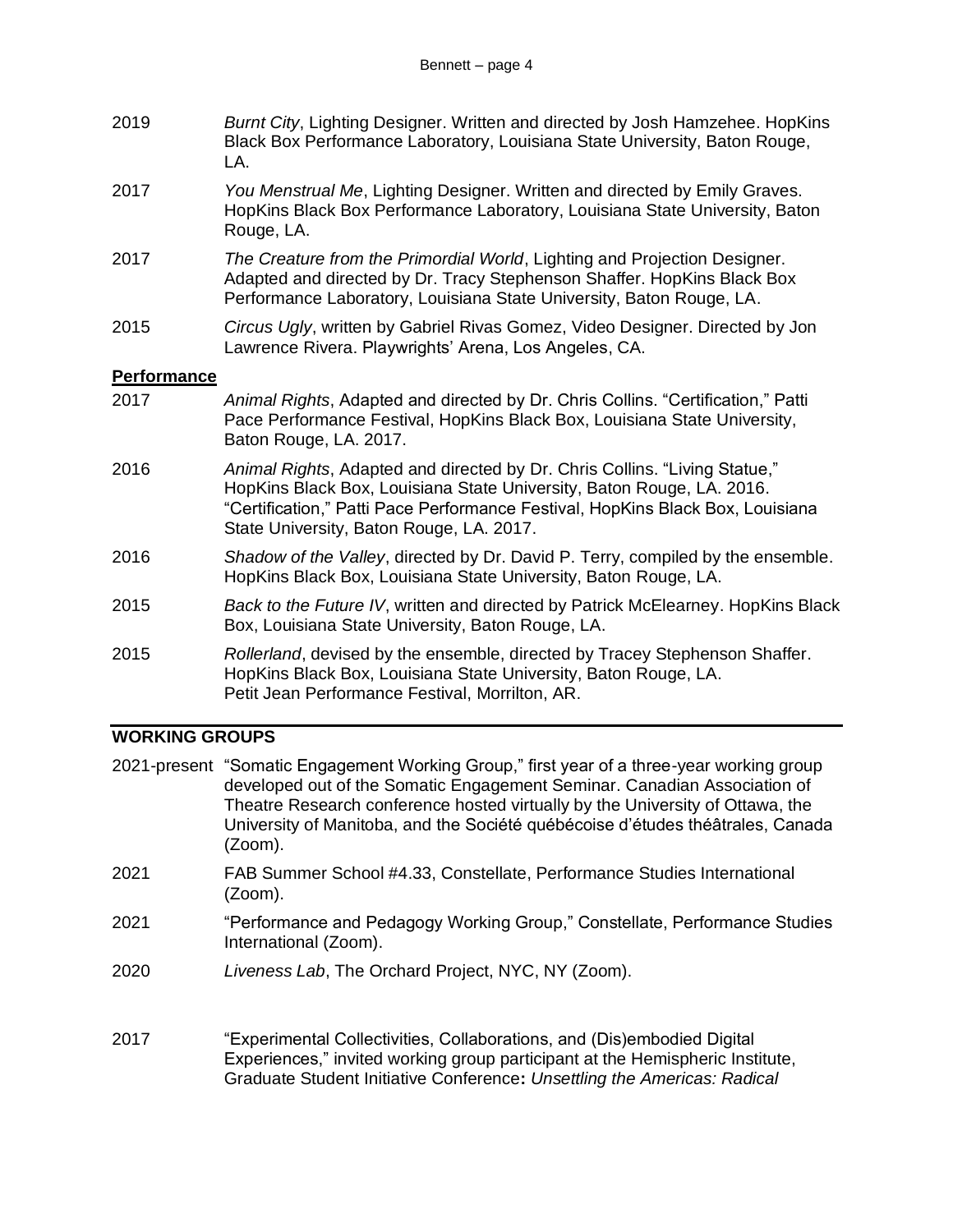*Hospitalities and Intimate Geographies*, NYU/York University, Toronto, ON, Canada.

# **CONFERENCE PARTICIPATION**

| 2021 | "Recovering Connection through Telepresence," paper presented at the<br>Canadian Association of Theatre Research conference, hosted by the University<br>of Ottawa, the University of Manitoba, and the Société québécoise d'études<br>théâtrales, Canada (Zoom). |
|------|-------------------------------------------------------------------------------------------------------------------------------------------------------------------------------------------------------------------------------------------------------------------|
| 2021 | "'dist[Sense]': The Development of Connection in Zoom Space," Page-to-Stage<br>panel presented at the Southern States Communication Association Conference,<br>originally scheduled for Norfolk, VA (virtual conference presented on Zoom).                       |
| 2021 | "Hope for the Black Box," panel discussion presented at the Southern States<br>Communication Association Conference, originally scheduled for Norfolk, VA<br>(virtual conference presented on Zoom).                                                              |
| 2020 | "Feeling Through the Screen: Staging (dis)embodied in space," presented<br>virtually (due to COVID-19) at the Canadian Association of Theatre Research<br>conference, workshop in somatic engagement, Montreal, QC, Canada.                                       |
| 2019 | "aisthesis: Feeling through the Skin of my Eyes," presented at the Canadian<br>Association of Theatre Research conference, seminar in somatic engagement,<br>Vancouver, BC, Canada.                                                                               |
| 2019 | "Being Present: Performing (Dis)Embodied Presence, Intimacy, and Virtual<br>Touch," paper presentation at the Southern States Communication Association<br>Conference, Montgomery, AL<br>Awarded Top Student Paper, Performance Studies Division.                 |
| 2019 | "The Privilege of Soy: Life versus Lifestyle," paper presented at the Southern<br>States Communication Association Conference, Montgomery, AL.                                                                                                                    |
| 2017 | "Boal in Baton Rouge: A Survey of Image Theatre Projects Since the Summer of<br>2016," panel presentation at the National Communication Association<br>Conference, Dallas, TX.                                                                                    |
| 2017 | "Trapped in A Doll House: How Nora's Slammed Door Left the Men Behind,"<br>paper presented at the Southern States Communication Association<br>Performance Studies Division, Greenville, SC.                                                                      |
| 2015 | "Queering the Wedding Ceremony," paper presented at the Western States<br>Communication Association Performance Studies Interest Group Conference,<br>Spokane, WA.                                                                                                |
| 2014 | "Trapped in 'A Doll House'," paper presented at the 22 <sup>nd</sup><br>Annual Student Symposium on Research, Scholarship and Creative Activity,<br>California State University, Los Angeles, CA.                                                                 |
|      |                                                                                                                                                                                                                                                                   |

# **BOOK REVIEWS**

2021 *Embodiment and Disembodiment in Live Art: From Grotowski to Hologram*, by Ke Shi. *Text and Performance Quarterly*. <https://doi.org/10.1080/10462937.2021.1877807>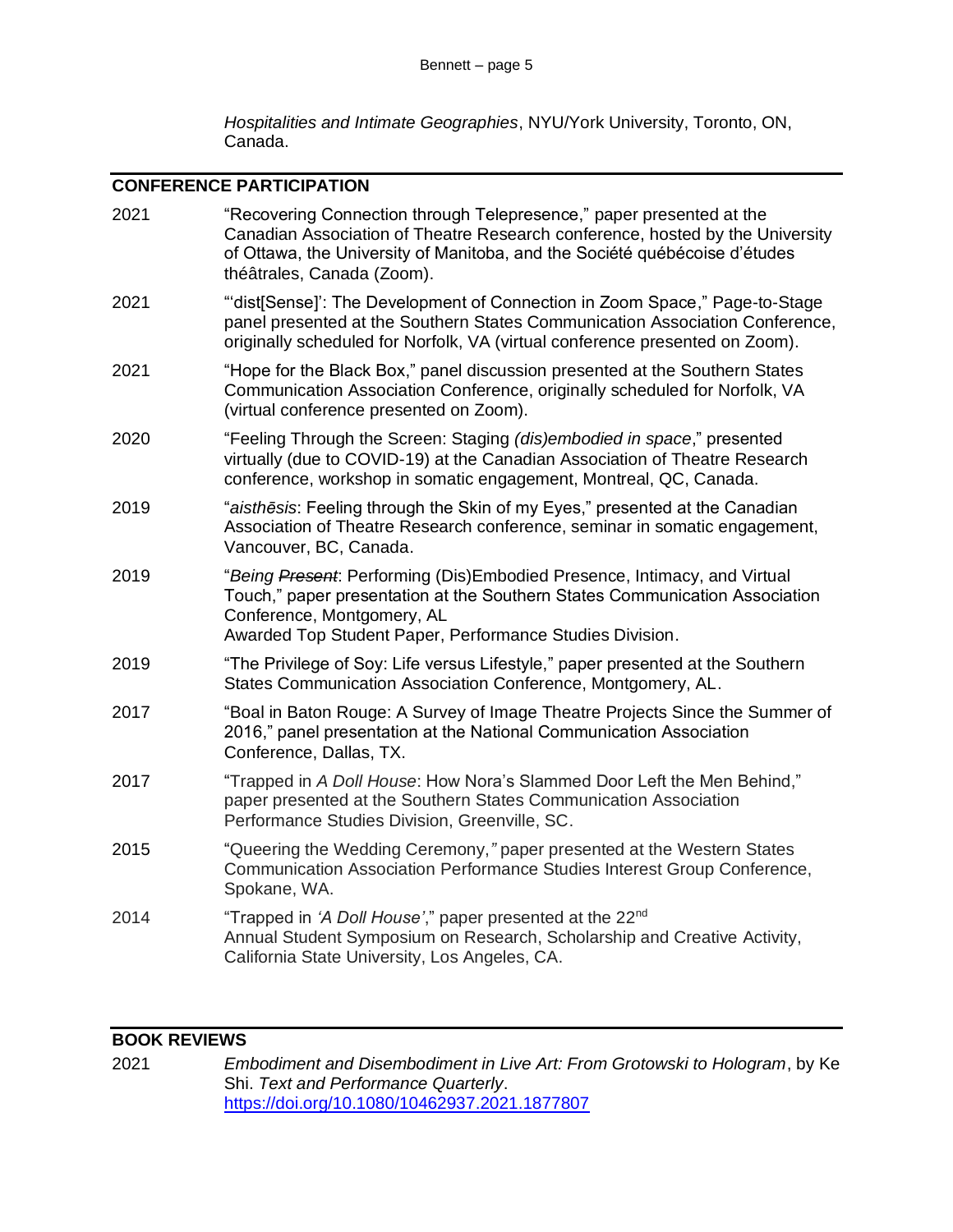# **TEACHING**

#### **Louisiana State University**

Fundamentals of Communication (*Communication Intensive Course-Written and Visual*) Introduction to Research in Humanities and Social Sciences (*Communication Intensive Course-Written*) Introduction to Performing Literature Public Speaking Digital Performance and Everyday Life Topics in Film Genre: Horror (teaching assistant to Dr. Shaffer) Topics in Film Genre: Zombie Films (scheduled for spring 2022)

### **California State University, Los Angeles**

Acting Fundamentals: Scene Study Acting Games and Exercises

#### **ACADEMIC HONORS AND AWARDS**

| 2019       | Top Student Paper Award for "Being Present: Performing (Dis)Embodied<br>Presence, Intimacy, and Virtual Touch," Performance Studies Division, Southern<br>States Communication Association Conference, Montgomery, AL. |
|------------|------------------------------------------------------------------------------------------------------------------------------------------------------------------------------------------------------------------------|
| 2017       | Graduate Student Organization HopKins Black Box Award, Department of<br>Communication Studies, Louisiana State University, Baton Rouge, LA.                                                                            |
| 2014       | Lawrence P. Goodman Scholarship, California State University, Los Angeles,<br>CA.                                                                                                                                      |
| 2014       | Golden Eagle Film Festival, 2 <sup>nd</sup> Place: Experimental Film, California State<br>University, Los Angeles, CA.                                                                                                 |
| 2014       | Alumni Association Scholarship, California State University, Los Angeles, CA.                                                                                                                                          |
| 2014       | Women in Film Scholarship, California State University, Los Angeles, CA.                                                                                                                                               |
| 2013, 2014 | Associated Students Inc., Student Achievement Scholarship, California State<br>University, Los Angeles, CA.                                                                                                            |
| 2013, 2014 | Graduate Equity Fellowship, California State University, Los Angeles, CA.                                                                                                                                              |
| 2013       | Research Scholarship and Creative Activities Grant, California State University,<br>Los Angeles, CA.                                                                                                                   |
| 2013       | Hollywood Foreign Press Award Scholarship, California State University, Los<br>Angeles, CA.                                                                                                                            |
| 2001       | Honors Senior Thesis Project, University of Massachusetts, Amherst, MA.<br>Support of directing and producing thesis project performance: Vietnam X.                                                                   |
| 2000       | Honors Research Fellowship, University of Massachusetts, Amherst, MA.<br>Support of research for thesis project performance: Vietnam X.                                                                                |
| 1998-2001  | Chancellor's Talent Award Scholarship, University of Massachusetts, Amherst,<br>MA.                                                                                                                                    |
| 1997-2000  | Commonwealth Scholar, University of Massachusetts, Amherst, MA.                                                                                                                                                        |
|            |                                                                                                                                                                                                                        |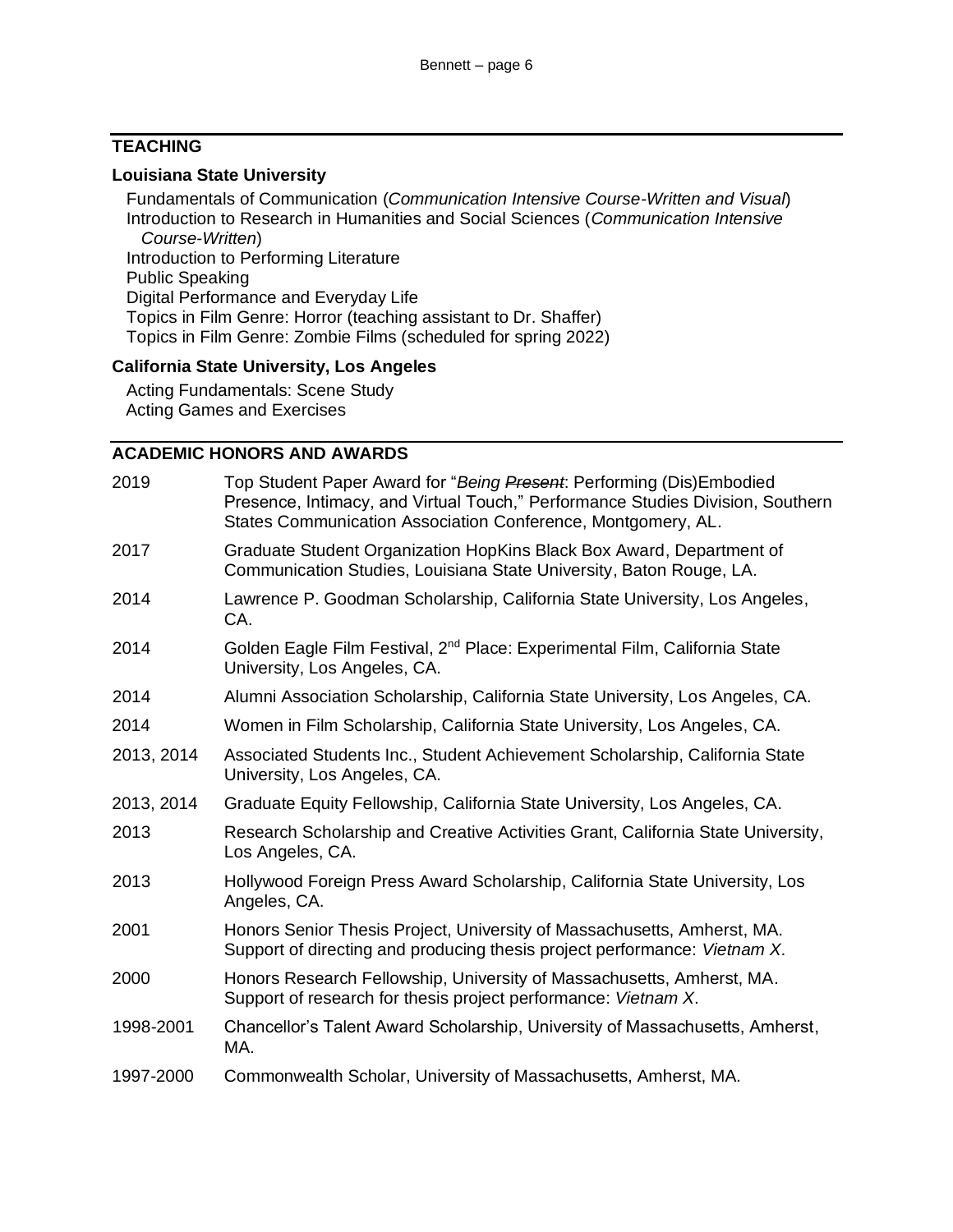1998 Phi Kappa Phi Certificate of Excellence, University of Massachusetts, Amherst, MA.

### **TRAVEL AWARDS**

- 2019 Canadian Association of Theatre Research/ L'Association canadienne de la recherche théâtrale Travel Subsidy Grant, Vancouver, BC, Canada. 2019 Southern States Communication Association Conference, Montgomery, AL. Graduate Student Association Travel Award, Louisiana State University. College of Humanities & Social Sciences Travel Award, Louisiana State University. 2018 Network of Ensemble Theaters National Gathering & Symposium, Travel Subsidy, Tempe, AZ. 2017 Hemispheric Institute, Graduate Student Initiative Conference, Toronto, ON, Canada. Graduate Student Association Travel Award, Louisiana State University.
- 2017 Southern States Communication Association Conference, Greenville, SC. Graduate Student Association Travel Award, Louisiana State University. College of Humanities & Social Sciences Travel Award, Louisiana State University.
- 2014 National Communication Association Conference, Spokane, WA. Office of Graduate Studies Travel Award, California State University, Los Angeles.

## **SERVICE**

### **Louisiana State University**

- 2021-present Recruitment Committee, Women's, Gender, and Sexuality Studies Program.
- 2021-present Undergraduate Advisory Committee, Department of Communication Studies.
- 2021-present Coordinator for the Department of Communication Studies, Faculty Council Organizing Group.
- 2020-present LGBTQ+ Faculty and Staff Caucus, Active Member. (2021-present) Advocacy Committee.
- 2020-present Equity and Justice Committee, Department of Communication Studies.
- 2020-present Technical Director, HopKins Black Box Performance Laboratory.
- 2020-2021 Recent graduate/instructor representative, HopKins Black Box Advisory Board.
- 2019-2020 University Council on Gender Equity, LSU Women's Center graduate student representative. Co-Chair: Subcommittee on Female Grad Students/Complex students of concern.
- 2019-2020 Pregnancy and Parenting Program Committee, LSU Women's Center graduate student representative.
- 2018 Awards Committee Co-chair, Communication Studies Graduate Student Association.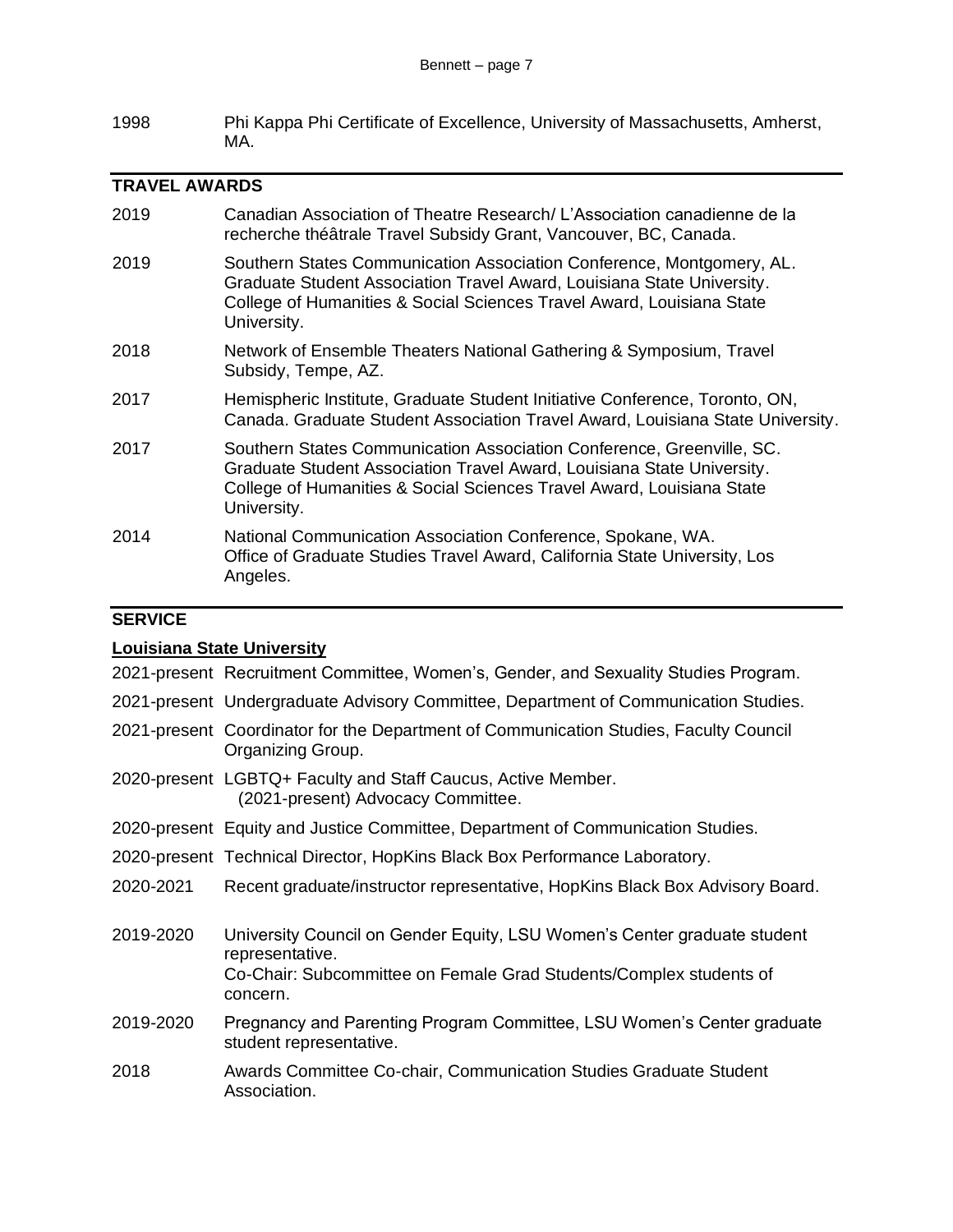- 2017-2018 ABD representative, HopKins Black Box Advisory Board.
- 2016-2018 Coordinator/facilitator, Graduate Student Teach-Back Workshops, HopKins Black Box Performance Laboratory.
- 2017 Producer, Undergraduate Student Showcase (Spring), HopKins Black Box Performance Laboratory.

#### **Academic Community**

2020-present CATR Anti-Racism and Anti-Oppression, Canadian Association for Theatre Research/ L'association canadienne de la recherche théâtrale.

#### **Peer Reviewer:**

*International Journal of Performance Arts and Digital Media*. Published by Routledge. 2021.

Book Proposal. Hackett Publishing. 2021.

*Storytelling, Self, Society: An Interdisciplinary Journal of Storytelling Studies*. Published by Wayne State University Press. 2021.

*PARtake: The Journal of Performance Research*. Published by the University of Colorado Boulder. 2021.

*Liminalities: A Journal of Performance Studies*. Online journal. 2021.

*Kaleidoscope: A Graduate Journal of Qualitative Communication Research*. Published by South Illinois University, Carbondale, IL. 2018.

#### **Conference Service**:

Reviewer, National Communication Association Conference, Performance Studies Division. 2021.

Reviewer, Southern States Communication Association Conference, Performance Studies Division. 2020.

Panel Co-Organizer: "Taking Care: Performance as More than Just Survival," to be presented at the National Communication Association conference, Baltimore, MD. 2019.

Panel Chair: "Got Milk? Exploring the Intersections of Milk Consumption and Performance," presented at the Southern States Communication Association conference, Montgomery, AL. 2019.

Student Volunteer, The ACM Special Interest Group on Computer Graphics and Interactive Techniques (SIGGRAPH), Vancouver, BC, Canada. 2018.

Reviewer, National Communication Association Conference, GLBTQ Division. 2015.

### **California State University, Los Angeles**

| 2015 | First, Best, & Only reporter, College of Arts & Letters.         |
|------|------------------------------------------------------------------|
| 2013 | Founding Member and Primary Organizer, CSULA Goes to the Fringe, |

- Hollywood Fringe Festival.
- 2012-2013 Founding Member and Primary Organizer, Students4Student Theatre, Registered Student Theatre organization.
- 2012 Student Representative, Television, Film and Theatre Curriculum Committee.
- 2012 Student Representative, TVFT Communications Committee.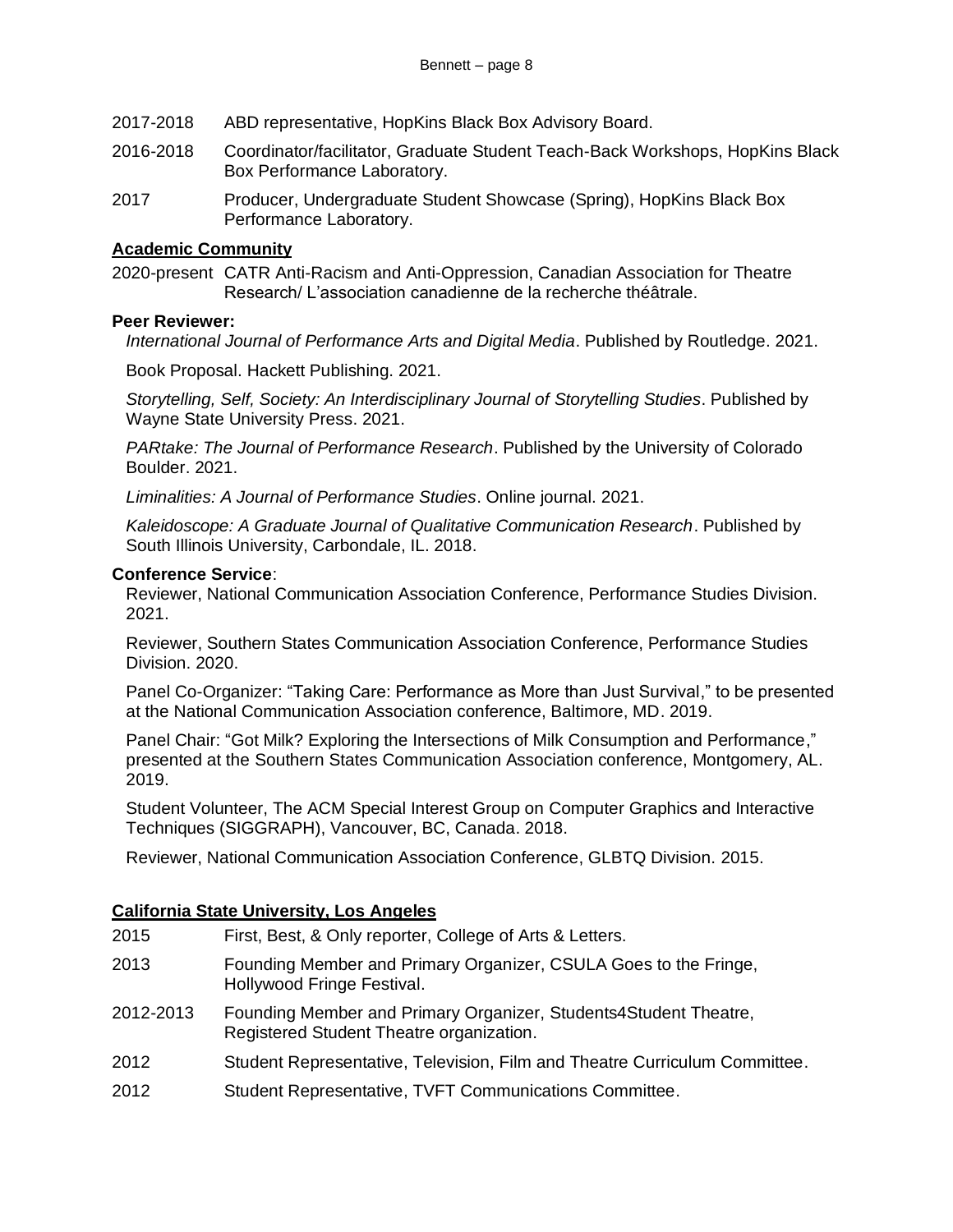### **University of Massachusetts, Amherst**

2000-2001 Undergraduate Peer Advisor.

1999 Editorial Intern, *Theatre Topics*. Editor: Dr. Harley Erdman.

# **Professional**

- 2014 Social Media with a focus on promoting National Auditions, Diavolo: Architecture in Motion., Los Angeles, CA.
- 2013-2014 Research Intern, Critical Mass Performance Group, Los Angeles, CA.
- 2013-2014 Social Media Intern, Day Trader Play, Los Angeles, CA.
- 2012 Program Intern, Directors Lab West, Pasadena Playhouse, Pasadena, CA.

# **ADDITIONAL TEACHING EXPERIENCE (Selected)**

# **Louisiana's Old State Capitol, LA**

2017 Boal-based Image Theater workshops (school-age groups), with The Power of Children touring exhibit.

# **Playmaker's of Baton Rouge, LA**

2016, 2017 Theater Instructor, "Who Tells Your Story?" Advanced Teen Summer Camp.

# **Inner City Arts, Los Angeles, CA**

2014 Clowning Instructor, Summer Creativity Camp.

# **Young Audiences of Massachusetts, MA**

2009-2011 Theater Specialist, After-School Enrichment Teacher

### **Community Art Center, Cambridge, MA**

2008-2011 After-School enrichment, group leader, and full-day vacation camp. Course design and teaching: Story-Theatre for Young Audiences; Adaptation (Alice in Wonderland); Commedia dell'Arte and Clowning; Performance Art

# **Cambridge Public Schools, Cambridge, MA**

- 2010-2011 Dance in the Schools Instructor (School day)
- 2006-2008 Community School (After-School): Circus skills, partner acrobatics, and yoga.
- 2005-2008 Cambridge Performance Project (After-School): Theatre games, circus arts, partner acrobatics

# **Boston Public Schools, Boston, MA**

2011 Citi Performing Arts Target Artist (Theater), Trotter Elementary 2009-2011 Young Audiences of MA (Clowning), Gardner Pilot Academy 2009-2010 Philbrick School (Dance and Movement)

# **My First Yoga, Boston, MA**

2008-2011 School-Day Enrichment Teacher

# **TRAININGS AND CERTIFICATIONS**

### **Curriculum development**

2021 Designing and Teaching Accessible Courses. LSU Online (asynchronous). Certificate.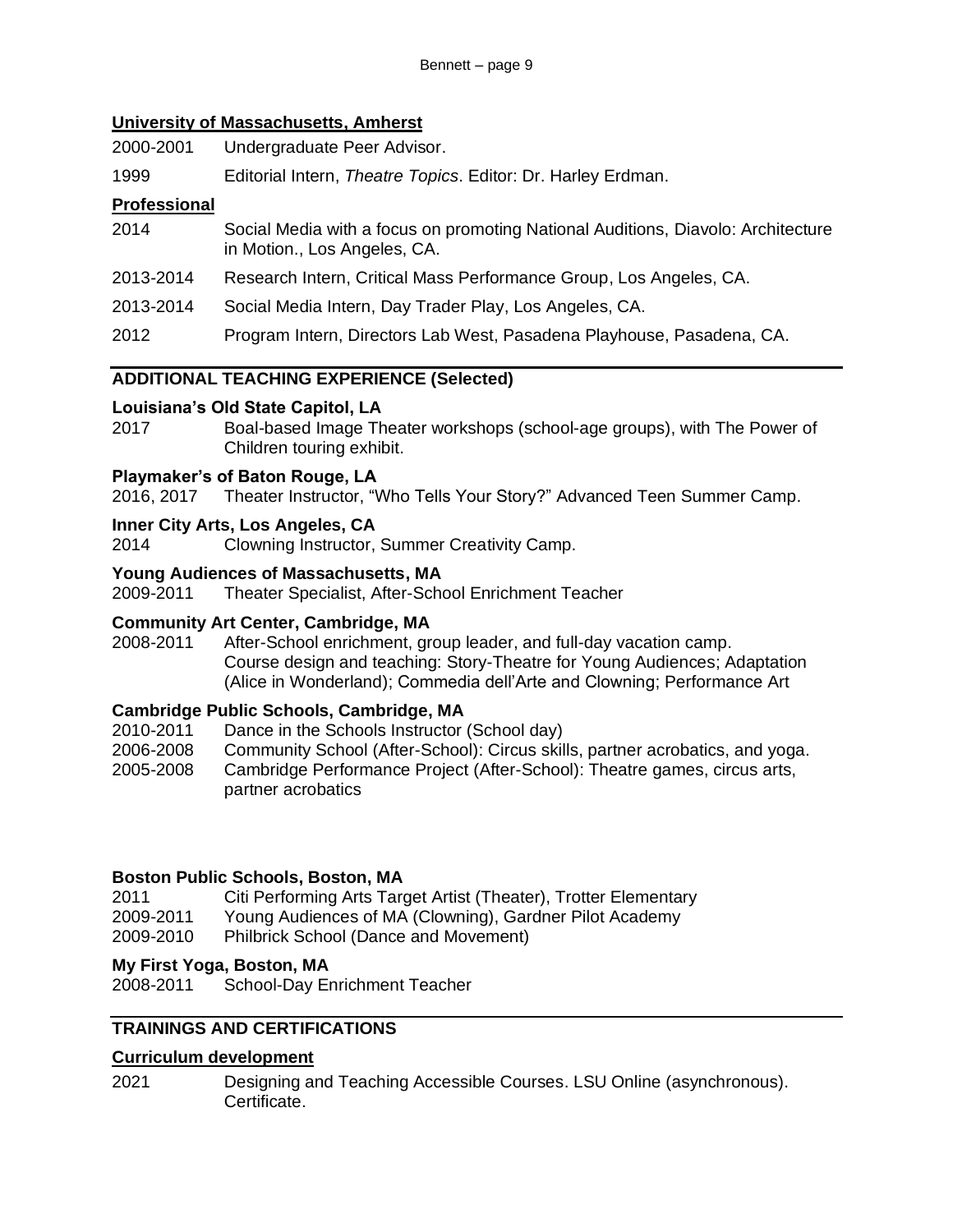# **Diversity, Equity, and Inclusion**

- 2021 Welcoming Diversity Workshop, National Coalition Building Institute, Louisiana State University, Baton Rouge, LA.
- 2021 Theatrical Intimacy Education's Best Practices, Six Hour Training.
- 2021 Safe Space Training, LGBTQ+ Project, Office of Multicultural Affairs, Louisiana State University, Baton Rouge, LA. Certificate (Initial training: 2018).

### Experience working with:

Audio Describer, (live on Zoom). Future of CI international conference, movement workshop. April 2021.

Captionist, (live on Zoom). Fundamentals of Communication course, Louisiana State University, Fall 2020.

Sign interpreters, (in-person). *Vagina Monologues*, performance, Medford, MA. February 2002.

### **Physical-based certificate training**

- 2021 Frantic Assembly Master Class Series, Zoom.
- 2020 InterPlay Life Practice Program/Secrets of InterPlay, CC King and Lisa Laing, Zoom.
- 2009 Project Joy: Basic Playmaker Workshop, Cambridge, MA. Certificate.
- 2007 New England Center for Circus Arts, Pro-Track Circus Program. Concentration: Partner Acrobatics; Rope & Harness. Brattleboro, VT.
- 2006 O2 Yoga Studio, 200 Hour Yoga Teacher Training (Astanga/Vinyasa), Somerville, MA. Certificate.
- 2003 VeneziaINscena, Adriano Iurssevich (month-long Commedia dell'Arte Intensive), Venice, Italy.
- 2002 Stanislavski Summer School, Harvard University, Yuri Yeremin. Taught by professors from the Moscow Art Theatre School (MXAT). Cambridge, MA.

### **ARTISTIC TRAINING (other - selected)**

- 2020-2021 Taiko drumming, Odaiko New England, Juni Kobayashi, Arlington, MA/Zoom.
- 2020-2021 Monday Momentum Contact Improv, CI Kollective, Freiburg, Germany/Zoom.
- 2017-2021 Contact Improvisation / Contemplative Dance Practice (CDP), Ryuta Iwashita, New Orleans, LA and Zoom.
- 2020 Viewpoints/Pedagogy Laboratory, Deborah Black, Zoom.
- 2020 Etäjamit | Remote Contact Improvisation, Samee Haapa, Helsinki, Finland/Zoom.
- 2015 The Act of Falling (Physical Theater), Ronlin Foreman, Mondo Bizarro.
- 2013 Self with Others (Ensemble), John Britton.
- 2013 The Idiot Workshop (Clown), John Gilkey.
- 2009-11 InterPlay, Brad Brockman and C.C. King.
- 2008-2011 CHIMERAlab, (Viewpoints, Butoh, Shintaido), Jennifer Hicks, Cambridge, MA.